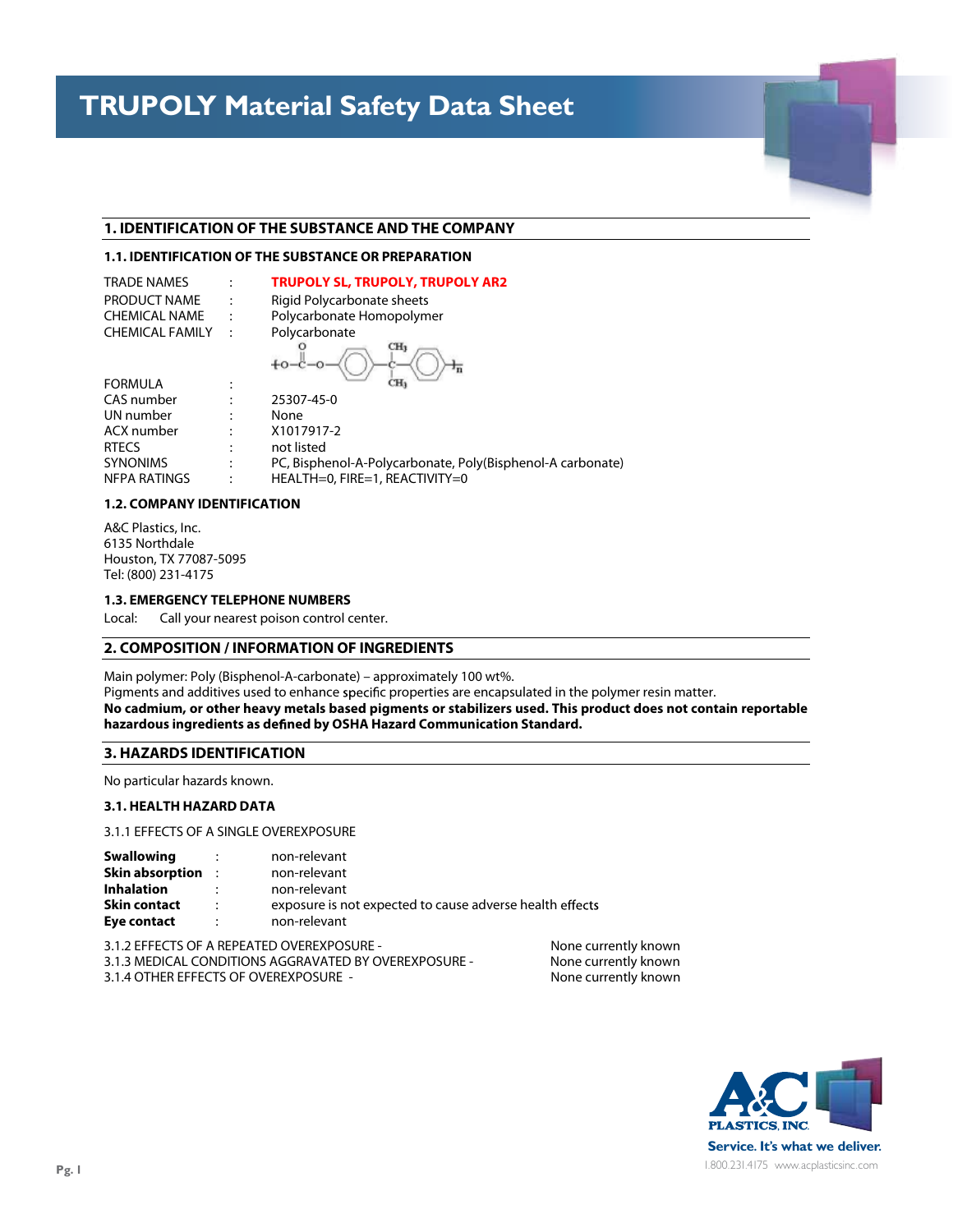Ramat Yohanan 30035, Israel

# **4. FIRST AID MEASURES**

In general handling the material will not cause accidents.

## **4.1. INHALATION**

Route of entry – inhalation: No If exposed to combustion fumes in high concentration - bring victim to fresh air. Medical attention needed.

### **4.2. INGESTION**

Route of entry – ingestion: No

### **4.3. SKIN CONTACT**

Burns resulting from accidental contact with molten material must be flushed immediately with cold water. Do not remove the polymer from the skin. Do not use solvent for removal. Medical attention needed.

#### **4.4. SKIN ABSORPTION**

Route of entry – skin: No

#### **4.5. EYE CONTACT**

Like any foreign body, can cause mechanical irritation. Remove contact lenses at once. Immediately flush eyes well with copious quantities of water or normal saline for at least 20-30 minutes. If irritation persists, consult physician.

#### **4.6. NOTES FOR PHYSICIAN**

There are no specific notes.

## **5. FIRE FIGHTING MEASURES**

This material burns with difficulty and generally requires a continuous external flame source to sustain combustion. Without flashover fire conditions it will tend to extinguish it. When forced to burn it will produce a sooty fire. Main products of combustion are carbon dioxide and carbon monoxide. Some flame-retardant grades will evolve trace quantities of hydrogen bromide on combustion.

## **Combustion products have been found in independent tests to be essentially non-corrosive**.

#### **5.1. EXTINGUISHING MEDIA**

Water spray or foam. CO<sub>2</sub> is less recommended due to lack of cooling capacity.

#### **5.2. EXTINGUISHING MEDIA TO AVOID**

No information currently available.

#### **5.3. SPECIAL FIRE FIGHTING PROCEDURES**

Personnel without suitable respiratory apparatus should leave the affected area to prevent exposure to toxic or combustible gases.

#### **5.4. SPECIAL PROTECTIVE EQUIPMENT FOR FIREFIGHTERS**

Positive-pressure self-contained breathing apparatus, protective closing, gas mask approved for acid vapours.

#### **5.5. UNUSUAL FIRE AND EXPLOSION HAZARDS**

Hazardous combustion products may include intense heat, dense black smoke, carbon dioxide, carbon monoxide and hydrocarbon fragments. Combustion products/processing fumes may include trace levels of phenol, alkylphenols, and diarylcarbonates.

Soot emitted when PC is forced to burn may obscure visibility.

During combustion the base resin does **not** produce hydrogen cyanide, phosgene, acrolein, hydrogen chloride or sulfur dioxide.

The material is not sensitive to static discharge.

Static electricity discharge sparks possible at handling – avoid vicinity of static discharge sensitive materials.

## **6. ACCIDENTAL RELEASE MEASURES**

No special precautions and no personal protective equipment needed. Collect mechanically for disposal.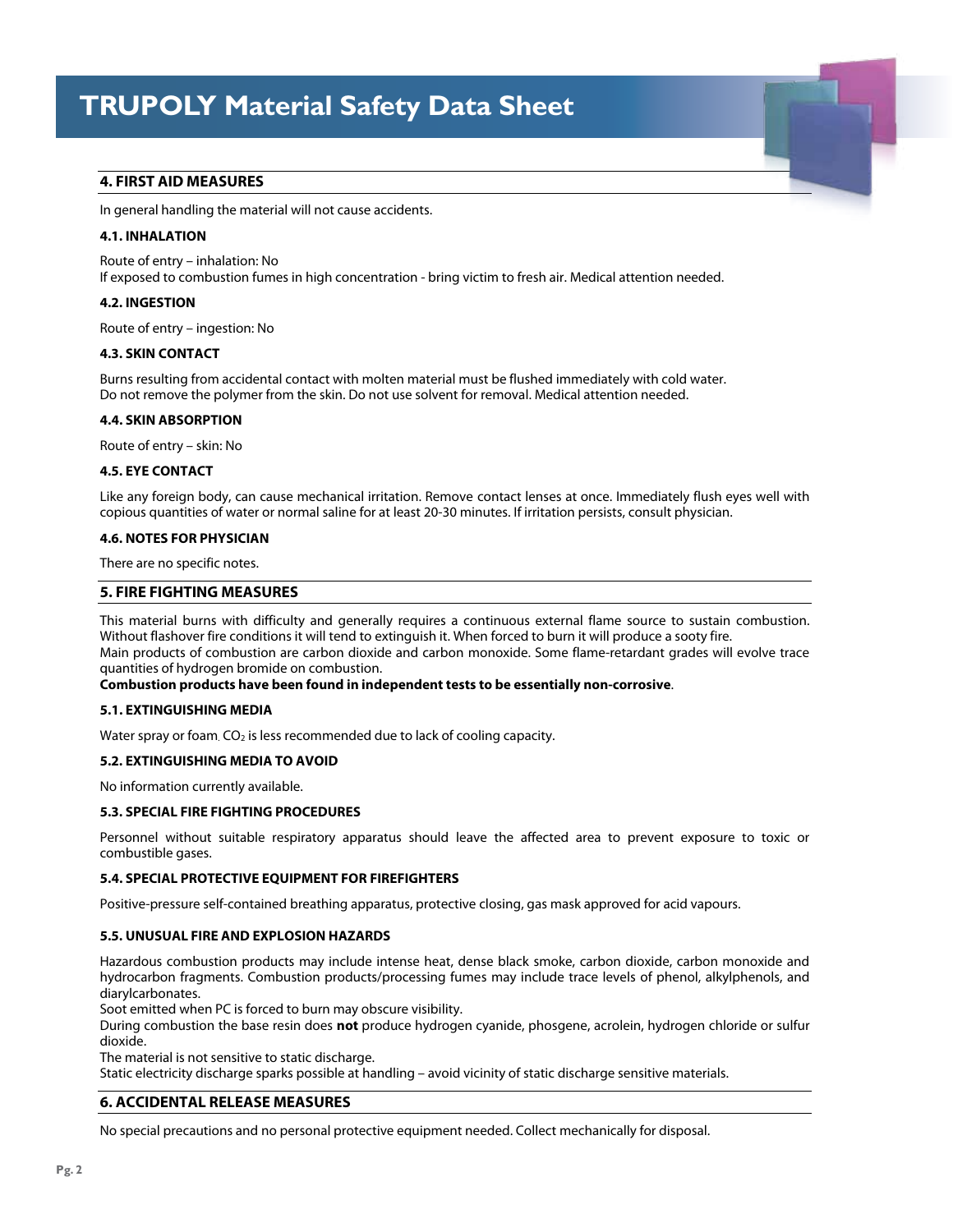Ramat Yohanan 30035, Israel

# **7. HANDLING AND STORAGE**

#### **7.1. HANDLING**

#### **General handling precautions**

Avoid mechanical contact with eyes. Use good industrial hygiene practices. Provide adequate ventilation. Secondary operations such as grinding, sanding or sawing may produce a dust explosion hazard. Use aggressive housekeeping activities to prevent dust accumulation; employ bonding, grounding, venting and explosion relief provisions in accordance with accepted engineering practices.

#### **Ventilation**

General (mechanical) room ventilation is expected to be satisfactory where this product is stored and handled.

#### **Other precautions**

No explosion hazard. In the event of fire, cool and overlap product with water. The material is not sensitive to static discharge. Static electricity discharge sparks possible during handling. Avoid contact or vicinity of flammable materials.

#### **7.2. STORAGE**

Store in a cool shady area. No special technical protective measures required.

## **8. EXPOSURE CONTROLS / PERSONAL PROTECTION**

#### **8.1. EXPOSURE LIMITS**

No occupational exposure limits established by OSHA, ACGIH, or NIOSH.

## **8.2. PERSONAL PROTECTION**

| <b>Respiratory protection</b>       | No special protection needed |
|-------------------------------------|------------------------------|
| Hand protection / protection gloves | No special protection needed |
| Eye protection                      | No special protection needed |
| Other protective equipment/measures | No special protection needed |

# **9. PHYSICAL AND CHEMICAL PROPERTIES**

| APPEARANCE                   | flat or corrugated plastic sheets                        |
|------------------------------|----------------------------------------------------------|
| PHYSICAL STATE               | solid                                                    |
| <b>COLOUR</b>                | clear or coloured                                        |
| <b>ODOR</b>                  | none                                                     |
| <b>DENSITY</b>               | 1.2 $gr/cm^3$                                            |
| <b>CHANGE IN STATE</b>       | $T_q$ =140-150 $^{\circ}$ C, DSC according to ASTM D 792 |
| <b>BOILING POINT, 760 Hg</b> | none                                                     |
| <b>VISCOSITY</b>             | not relevant                                             |
| SOLUBILITY IN WATER          | none                                                     |
| pH VALUE                     | not relevant                                             |
| <b>FLASH POINT</b>           | >450°C ASTM D 1929                                       |
| <b>AUTOIGNITION TEMP.</b>    | >650°C ASTM D 1921                                       |
| <b>FLAMMABILITY LIMIT</b>    | none                                                     |
| <b>EXPLOSION LIMITS</b>      | none                                                     |
| <b>EVAPORATION RATE</b>      | not relevant                                             |
| PERCENT VOLATILES            | not relevant                                             |

# **10. STABILITY AND REACTIVITY**

## **10.1. STABILITY**

Stable.

## **Conditions to avoid**

Excessive heat, or open flame.

#### **Incompatible materials**

Oxidizing agents or strong mineral acids can cause reaction.

#### **Thermal decomposition Pg. 3**

Caused by fire or overheating during improper processing. Fumes damaging to health may be released.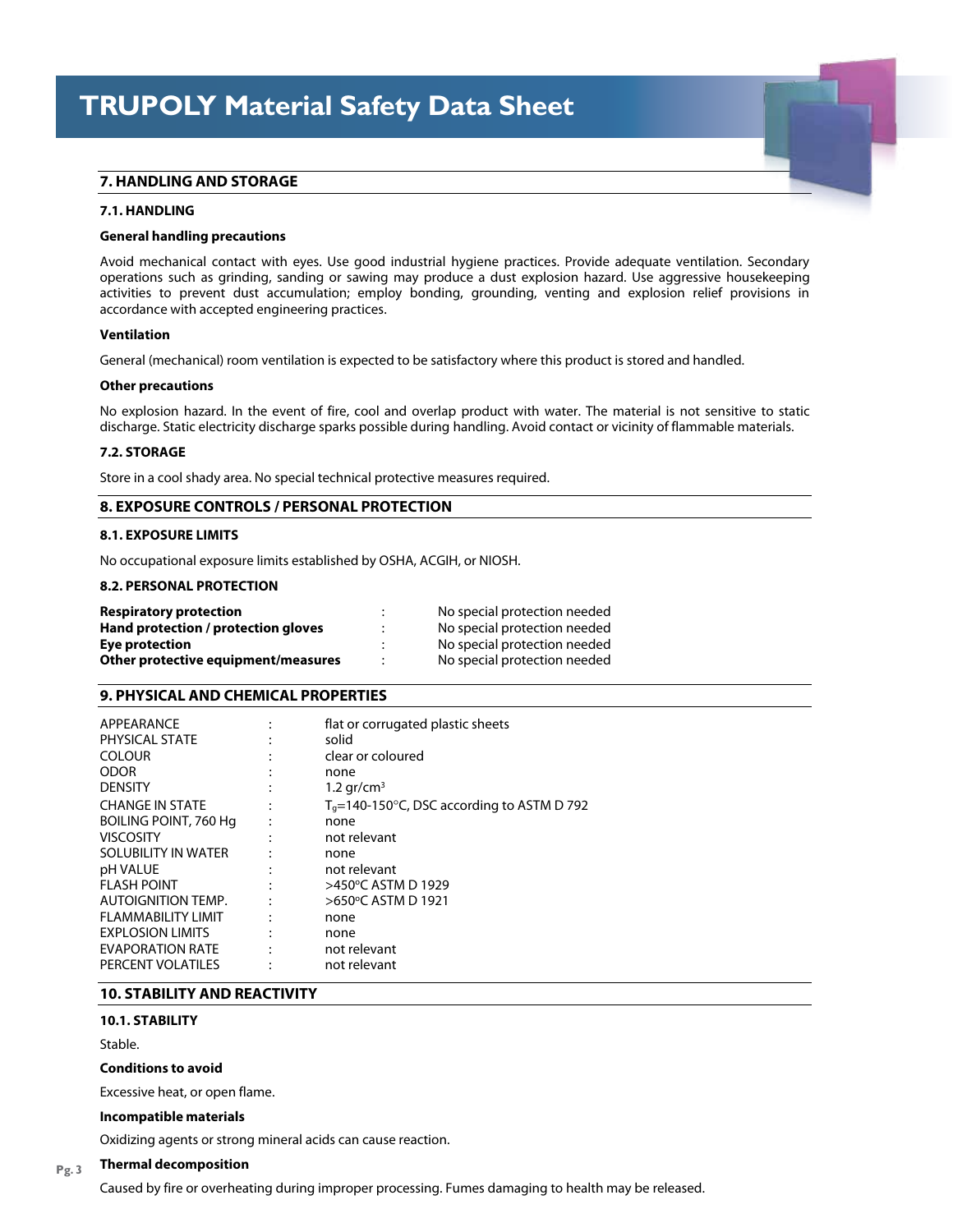#### $T$ Material Safet **TRUPOLY Material Safety Data Sheet**

Ramat Yohanan 30035, Israel



#### **Hazardous decomposition products**

| Carbon monoxide (CO)       | $\overline{\phantom{a}}$ | is highly toxic if inhaled, present in combustion fumes of all organic<br>materials:                            |
|----------------------------|--------------------------|-----------------------------------------------------------------------------------------------------------------|
| Carbon dioxide $(CO2)$     | $\overline{\phantom{a}}$ | in sufficient concentrations can act as an asphyxiant, present in<br>combustion fumes of all organic materials; |
| <b>10.2. REACTIVITY</b>    |                          |                                                                                                                 |
| Hazardous polymerization:  |                          | Will not occur                                                                                                  |
| <b>Hazardous reactions</b> |                          | None.                                                                                                           |

# **11. TOXICOLOGICAL INFORMATION**

Independent testing and many years of experience confirm that this material has very low toxicity. The International Agency for Research on Cancer does not list this material as a confirmed or suspected carcinogen. In rats an acute LD<sub>50</sub> > 5 gr/kg of body weight. Industrial hygiene studies have shown that under normal and expected conditions of use of PC materials, exposures are well below applicable limits.

#### **11.1. ACUTE TOXOCOLOGICAL INFORMATION**

| <b>Acute oral toxicity</b><br>Acute vapour exposure |                             |                | oral $LD_{50}$ (rat) $>$ 5g/kg, estimated.<br>processing fumes from similar products are not considered toxic. In acute<br>inhalation tests, laboratory rats were exposed to processing fumes at<br>concentrations exaggerating those that would likely occur in workplace<br>situations. No death or signs of toxicity, except transient irritancy in some<br>cases, were noted during the 6-hour fume exposure tests. There were no<br>distinct or consistent treatment related tissue or organ changes noted in<br>gross necropsies. |  |  |
|-----------------------------------------------------|-----------------------------|----------------|-----------------------------------------------------------------------------------------------------------------------------------------------------------------------------------------------------------------------------------------------------------------------------------------------------------------------------------------------------------------------------------------------------------------------------------------------------------------------------------------------------------------------------------------|--|--|
| <b>Primary skin irritation</b>                      |                             |                | product not considered primary skin irritant. Draize Skin Primary Irritation<br>Score (rabbit) for similar products, in finely divided form, for a 24-hour<br>exposure is 0.                                                                                                                                                                                                                                                                                                                                                            |  |  |
| <b>Eye irritation</b>                               |                             | $\ddot{\cdot}$ | product not considered primary irritant. When similar products, in finely<br>divided form, were placed into the eyes of rabbits, slight transient redness<br>or discharge occurred – consistent with the expected slightly abrasive<br>nature of product.                                                                                                                                                                                                                                                                               |  |  |
| <b>Sensitization</b>                                |                             |                | Not expected to be a skin sensitized based on results of Modified Buehler<br>Guinea Pig Sensitization Test from similar products. Dermal LD <sub>50</sub> (rabbit)<br>> 2g/kg, estimate.                                                                                                                                                                                                                                                                                                                                                |  |  |
| <b>Chronic effects</b>                              |                             | $\ddot{\cdot}$ | in sub-chronic testing, the base resin was considered physiologically inert<br>when fed to rats for 8 weeks at a dietary level of 6%.                                                                                                                                                                                                                                                                                                                                                                                                   |  |  |
| Carcinogenicity                                     | - NTP<br>- IARC<br>- OSHA : | $\cdot$ :      | not tested<br>not listed<br>not regulated                                                                                                                                                                                                                                                                                                                                                                                                                                                                                               |  |  |

## **11.2. OTHER TOXICOLOGICAL INFORMATION**

No known toxicological effects with normal use. For heating see section 10.

#### **11.3. ADDITIONAL INFORMATION**

No additional toxicity information currently available.

## **12. ECOLOGICAL INFORMATION**

#### **12.1. PERSISTANCE AND DEGRADABILITY**

Detailed studies have not been conducted concerning the environmental fate of the product. According to present knowledge no unfavorable ecological effects are to be expected. Not generally hazardous to water. Insoluble in water, non-toxic solid.

| Mobility                                | No information currently available     |
|-----------------------------------------|----------------------------------------|
| <b>Persistence and biodegradability</b> | Biodegradation period - tens of years. |
| <b>Bioaccumulative potential</b>        | No information currently available.    |

#### **12.2. ENVIRONMENTAL RISCS**

No hazard expectation to terrestrial or aquatic flora and fauna.